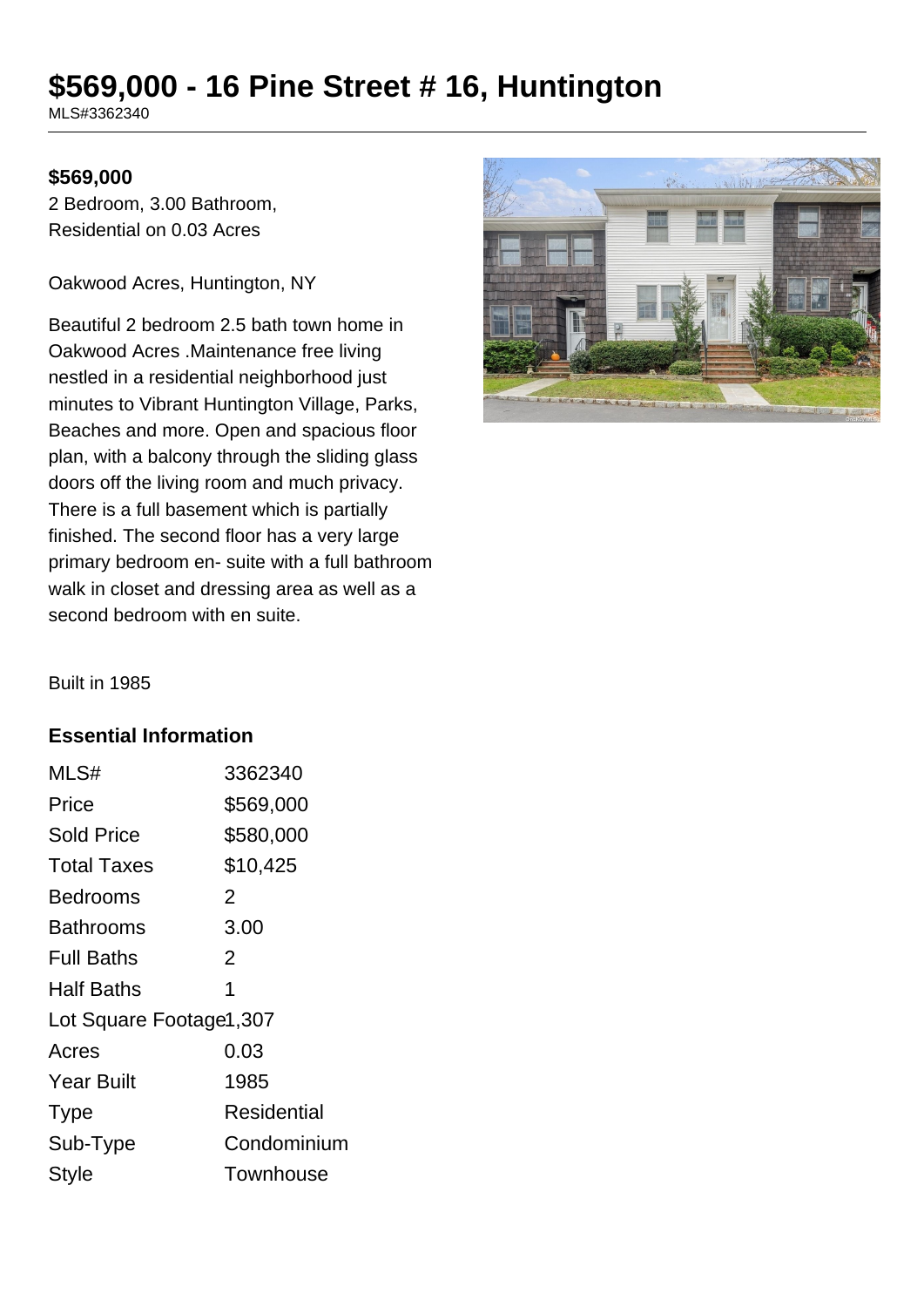| <b>Status</b>                | Closed                                                                                                                          |
|------------------------------|---------------------------------------------------------------------------------------------------------------------------------|
| <b>Community Information</b> |                                                                                                                                 |
| <b>Address</b>               | 16 Pine Street # 16                                                                                                             |
| Subdivision                  | Oakwood Acres                                                                                                                   |
| City                         | Huntington                                                                                                                      |
| County                       | <b>Suffolk</b>                                                                                                                  |
| <b>State</b>                 | <b>NY</b>                                                                                                                       |
| Zip Code                     | 11743                                                                                                                           |
| <b>Amenities</b>             |                                                                                                                                 |
| <b>Parking Spaces</b>        | $\overline{2}$                                                                                                                  |
| Parking                      | Assigned, Parking Lot                                                                                                           |
| Garages                      | Assigned, Parking Lot                                                                                                           |
| <b>Interior</b>              |                                                                                                                                 |
| Interior                     | Hardwood, Wall To Wall Carpet                                                                                                   |
| <b>Interior Features</b>     | Eat-in Kitchen, Entrance Foyer, Granite Counters, Living Room / Dining<br>Room, Pantry, Powder Room, Storage, Walk-In Closet(s) |
| Appliances                   | Cooktop, Dishwasher, Dryer, Microwave, Refrigerator, Oven, Washer                                                               |
| Heating                      | Electric, Heat Pump                                                                                                             |
| Cooling                      | <b>Central Air</b>                                                                                                              |
| Has Basement                 | Yes                                                                                                                             |
| <b>Basement</b>              | <b>Full, Partially Finished</b>                                                                                                 |
| <b>Exterior</b>              |                                                                                                                                 |
| <b>Exterior</b>              | Frame, Vinyl Siding                                                                                                             |
| Windows                      | Skylight(s)                                                                                                                     |
| Construction                 | Frame, Vinyl Siding                                                                                                             |
| <b>School Information</b>    |                                                                                                                                 |
| <b>District</b>              | Huntington                                                                                                                      |
| Middle                       | J Taylor Finley Middle School                                                                                                   |

High **Huntington High School** 

## **Additional Information**

| Date Listed     | December 1st, 2021 |
|-----------------|--------------------|
| Date Sold       | January 10th, 2022 |
| Days on Market  | 13                 |
| <b>HOA Fees</b> | \$485              |